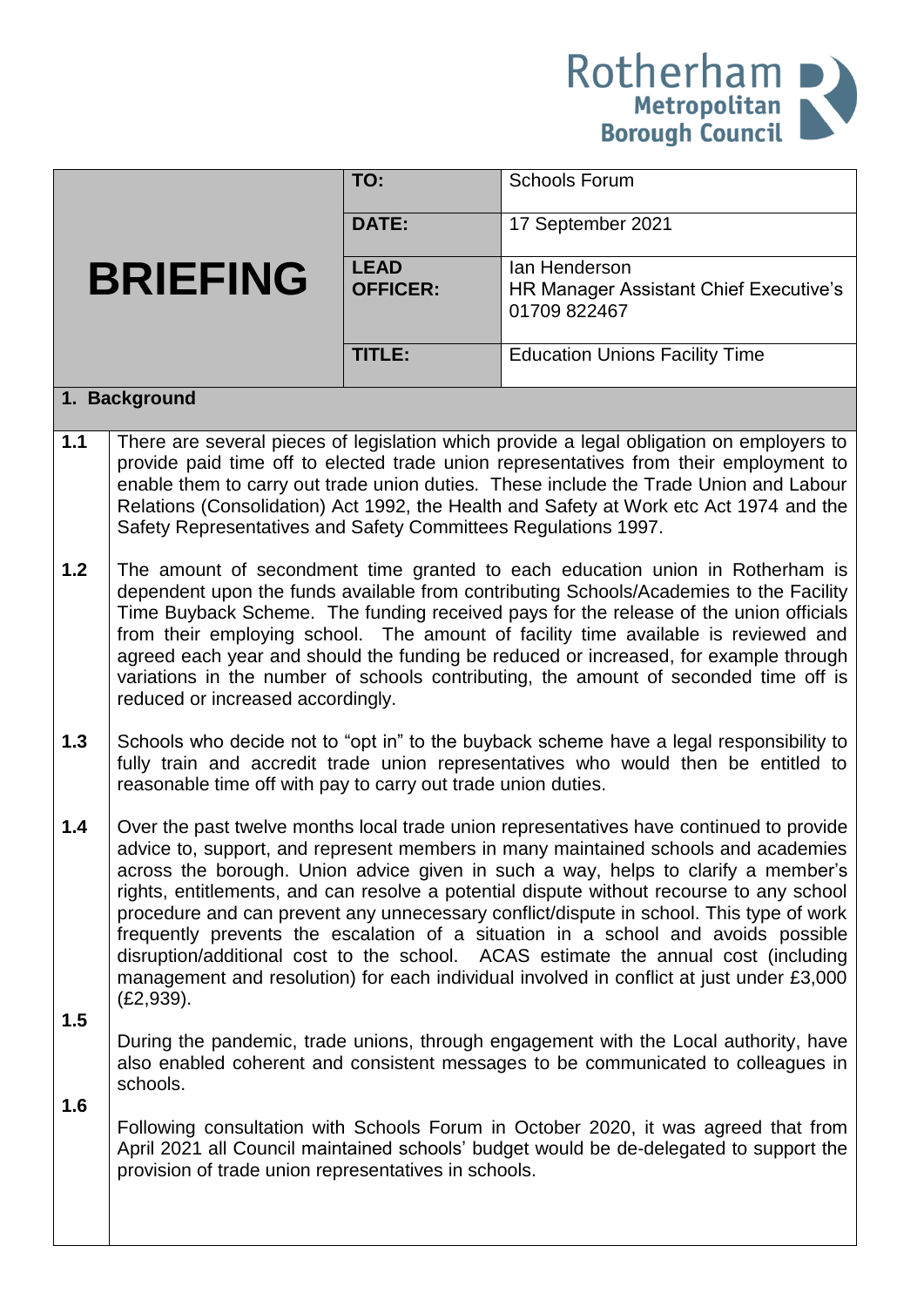| 2. Key Issues |                                                                                                                                                                                                                                                                                                                                                                                                      |                  |  |  |
|---------------|------------------------------------------------------------------------------------------------------------------------------------------------------------------------------------------------------------------------------------------------------------------------------------------------------------------------------------------------------------------------------------------------------|------------------|--|--|
| 2.1           | The teaching profession continues to be one of the most unionised professions in the<br>country and consequently the recognised education unions in Rotherham represent over<br>99% of teachers in the borough.                                                                                                                                                                                      |                  |  |  |
| 2.2           | The total facility time able to be funded from the buyback budget and afforded to the<br>education unions currently equates to 1.2 FTE (6.25 days). This amount of facility time<br>falls short of the normal industry practice of granting 1 day facility time per 1,000<br>members.                                                                                                                |                  |  |  |
| 2.3           | The NEU has 1348 members which would equate to 6.75 days facility time for that union<br>if the above ratio was applied, half a day more than the total amount of time currently<br>provided to the NEU, NASUWT, NAHT and ASCL combined. A total of 13 days facility<br>time would be required to align to current union membership figures and a ratio of 1 day<br>per 1,000 members.               |                  |  |  |
| 2.4           | Benchmarking has identified that Rotherham's per pupil charge is the lowest in the<br>region, being less than half that of our nearest statistical comparator, Barnsley Council<br>(table 1).                                                                                                                                                                                                        |                  |  |  |
|               | Table 1                                                                                                                                                                                                                                                                                                                                                                                              |                  |  |  |
|               | <b>Barnsley</b>                                                                                                                                                                                                                                                                                                                                                                                      | £4.75 per pupil  |  |  |
|               | <b>Bradford</b>                                                                                                                                                                                                                                                                                                                                                                                      | £5.26 per pupil  |  |  |
|               | Doncaster                                                                                                                                                                                                                                                                                                                                                                                            | £10.14 per pupil |  |  |
|               | <b>Kirklees</b>                                                                                                                                                                                                                                                                                                                                                                                      | £5.72 per pupil  |  |  |
|               | Leeds                                                                                                                                                                                                                                                                                                                                                                                                | £5.50 per pupil  |  |  |
|               | Rotherham                                                                                                                                                                                                                                                                                                                                                                                            | £2.00 per pupil  |  |  |
|               | Sheffield                                                                                                                                                                                                                                                                                                                                                                                            | £3.25 per pupil  |  |  |
|               | Wakefield                                                                                                                                                                                                                                                                                                                                                                                            | £5.70 per pupil  |  |  |
| 2.5           | To provide a more representative facility time to the education unions, to enable them to<br>represent their members effectively, the per pupil rate could be increased in line with our<br>statistical neighbours to provide a higher budget for the allocation.                                                                                                                                    |                  |  |  |
| 2.6           | <b>Option 1</b><br>Maintain policy of increasing the per pupil charge by the rate of inflation. It is not<br>recommended that this approach is taken as it fails to address the insufficient facility<br>time required for schools to be adequately supported in employee relation issues in a<br>timely manner by the unions.                                                                       |                  |  |  |
| 2.7           | <b>Option 2</b><br>Increase the per pupil charge to £4.75 from 1 April 2022. This option would provide the<br>budget required to increase the facility time allocation to representative levels, however<br>schools will not have budgeted for such an increase and the pressure from the current<br>pandemic has already put on school budgets it is not recommended that this approach s<br>taken. |                  |  |  |
| 2.8           | <b>Option 3</b><br>The per pupil charge could be increased incrementally over the next 5 years by 55p over<br>the normal inflationary price increase from 1 April 2022. This phased approach would<br>allow schools to accommodate the increase into their medium to long term budget<br>planning.                                                                                                   |                  |  |  |

٦